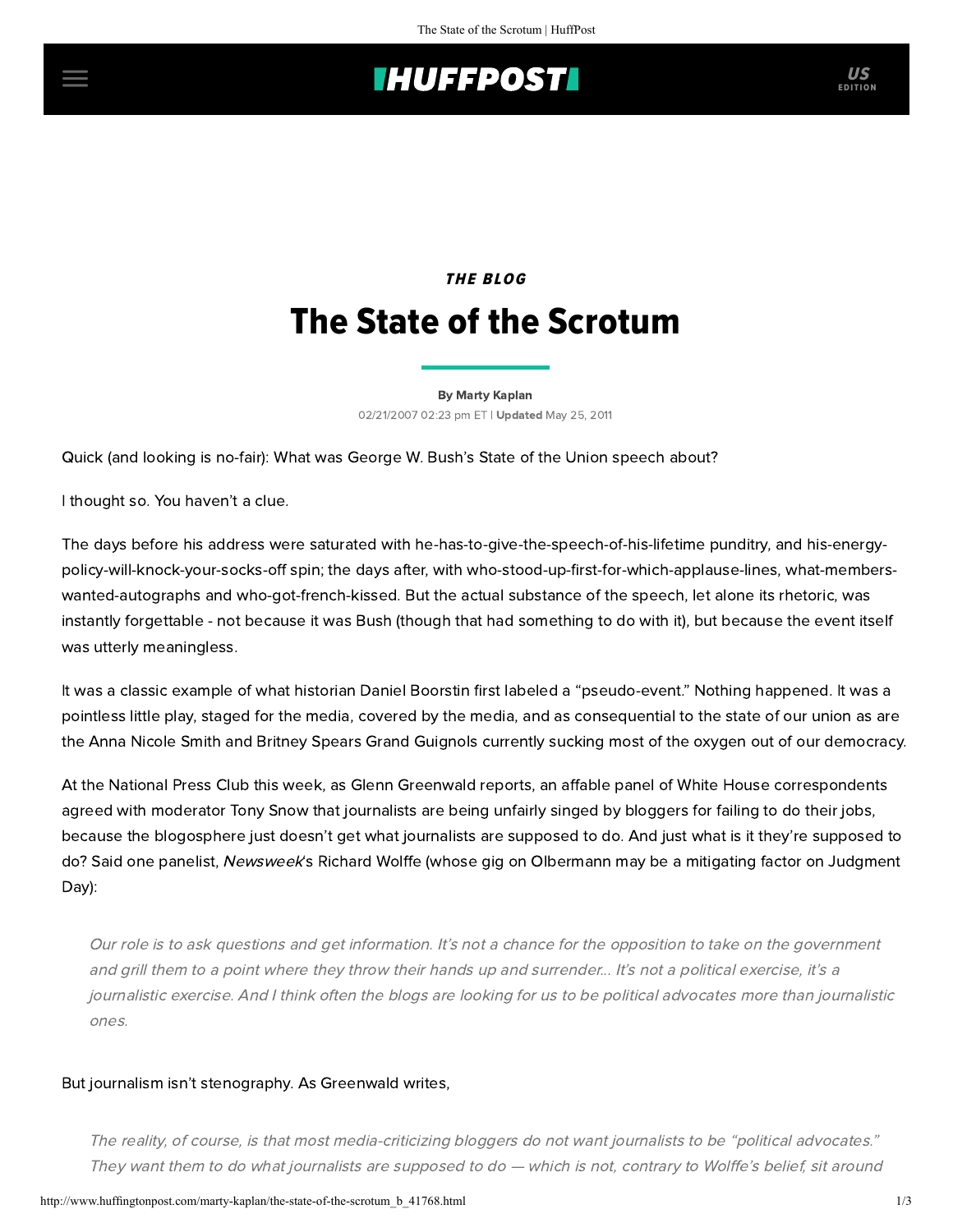#### The State of the Scrotum | HuffPost

with their good, trustworthy, nice-guy friends in the White House and simply "ask questions" and "get information," but instead to scrutinize that information, treat it with doubt, investigate it before passing it along to determine whether it's true. And the reason bloggers want them to do that, the reason that bloggers demand more of journalists like Wolffe, is not because bloggers are enraged, confused, unreasonable partisans. It's because bloggers are American citizens who are deeply concerned about what has happened to their country over the last six years and criticize the press and demand more of it because Wolffe's overly-friendly relationships with Bush officials like Tony Snow, and Wolffe's simplistic and lazy conception of what a reporter does, produces extremely destructive and shoddy "journalism."

That's what's been on trial in the Libby prosecution. Libby and his media co-dependents committed journalism-asusual, and then he made the mistake of lying about it under oath. Journalism-as-usual is when a powerful figure feeds a reporter something - a fib, a lie, a secret, a slander, a factoid, a fudge, a fly-on-the-wall bonbon - and the reporter passes it along to the public. Sometimes the journalist looks for another source to confirm or deny it (though these days, reporting what Insiders are saying is often enough to pass an editor's smell test); in either case, it's still a pseudo-event. Nothing has really happened. Words have been written down, and perhaps collaged with other words, but no facts have been checked, no evidence assessed, no shoeleather worn, no truth-value adjudicated. What's "true" is only that people have said things, that journalists and sources have had conversations, that access has been spun from dross to gold.

It doesn't even require an off-the-record lunch at the Hay-Adams for that to happen. The whole transaction can occur in daylight, and as long as its outcome serves both sides - a meme starts moving in the media bloodstream - it's considered a big success. Even better for the perps, it's no-fault: unless an FBI agent or grand jury is involved, there's no accountability for negligence, character assassination or error.

Consider two examples from the last couple of days.

Rep. Adam Putnam (R-FL), the chairman of the House Republican conference committee, a guy whose job description is to drive the GOP's message, was a leader in spreading last week's bogus Pelosi plane story. "It's about an arrogance of extravagance that demands a jumbo jet that costs \$22,000 an hour to operate to taxi her and her buddies back and forth to California," Putnam said on Fox.

But then it turned out that that claim was false. Putnam was maliciously parroting an anonymously-sourced story planted in the Moonie-owned *Washington Times* by Pelosi's enemies. That's all it took to spread the lie to the rightwing echo chamber, and from there to the MSM. Putnam had no idea whether it was true or not; he didn't even care. As the [Tampa Tribune](http://www.tbo.com/news/nationworld/MGB16WIUDYE.html) reported, Putnam "is unapologetic about that. He calls the Pelosi plane story, whatever its legitimacy, 'the first break [Republicans] have had from the media in driving our message since before the Mark Foley story broke.'"

The media didn't care, either. As [Greg Sargent](http://talkingpointsmemo.com/horsesmouth/2007/02/gop_rep_who_pus.php) (one of those pesky bloggers who, like Glenn Greenwald, isn't soothed by stenography), put it,

This story was all over the airwaves and newspapers for days and days - even well after it had been discredited. Can we all agree that's a bad thing for journalism, for politics, and for the state of our discourse? Can we all agree that this is something that it would be desirable to avoid? ... So now that we know that one of the people in charge of shaping the GOP message in the media couldn't give two turds about whether what he's saying is